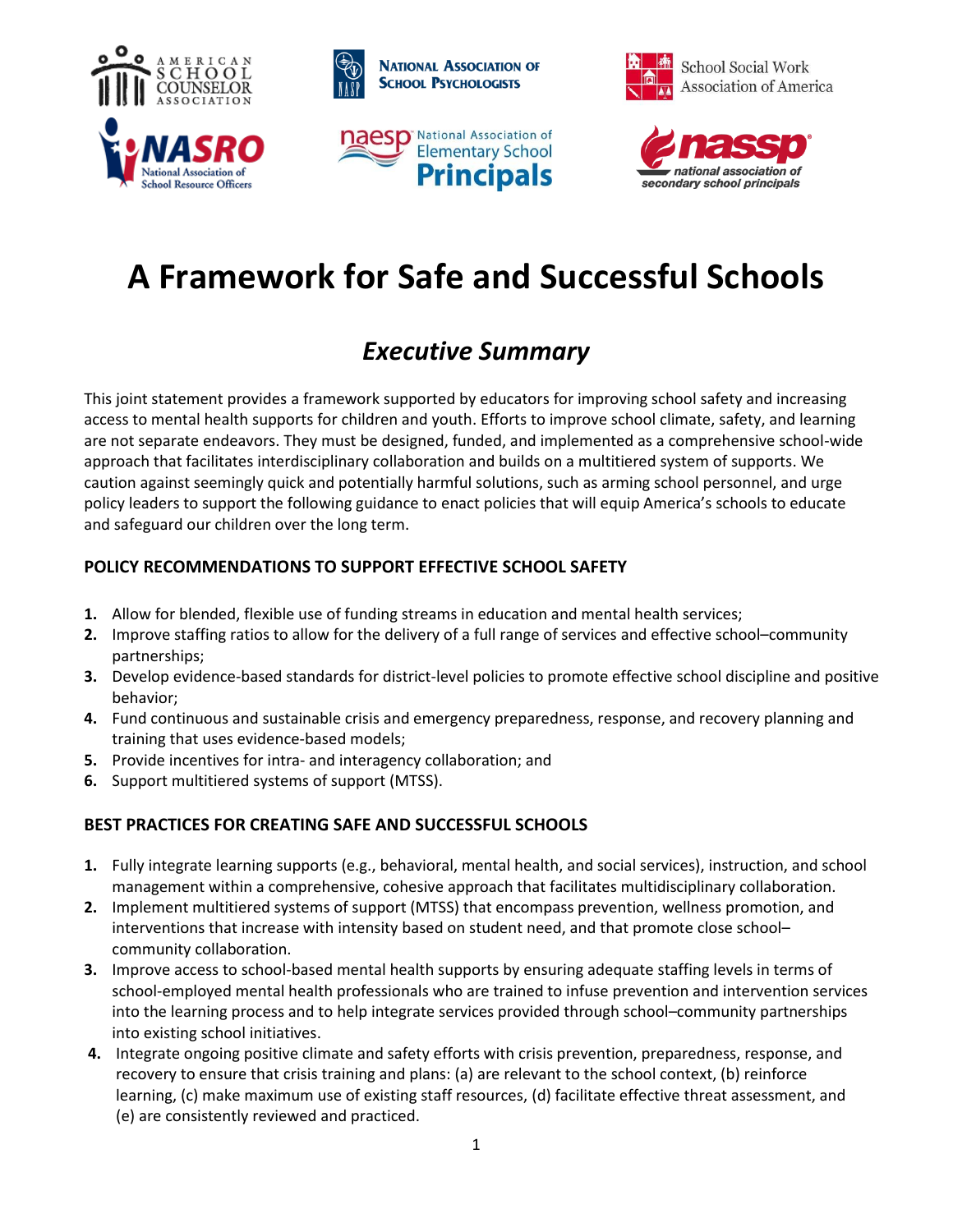- **5.** Balance physical and psychological safety to avoid overly restrictive measures (e.g., armed guards and metal detectors) that can undermine the learning environment and instead combine reasonable physical security measures (e.g., locked doors and monitored public spaces) with efforts to enhance school climate, build trusting relationships, and encourage students and adults to report potential threats. If a school determines the need for armed security, properly trained school resource officers (SROs) are the *only* school personnel of any type who should be armed.
- **6.** Employ effective, positive school discipline that: (a) functions in concert with efforts to address school safety and climate; (b) is not simply punitive (e.g., zero tolerance); (c) is clear, consistent, and equitable; and (d) reinforces positive behaviors. Using security personnel or SROs primarily as a substitute for effective discipline policies does not contribute to school safety and can perpetuate the school-to-prison pipeline.
- **7.** Consider the context of each school and district and provide services that are most needed, appropriate, and culturally sensitive to a school's unique student populations and learning communities.
- **8.** Acknowledge that sustainable and effective change takes time, and that individual schools will vary in their readiness to implement improvements and should be afforded the time and resources to sustain change over time.

Creating safe, orderly, and welcoming learning environments is critical to educating and preparing all of our children and youth to achieve their highest potential and contribute to society. We all share this responsibility and look forward to working with the Administration, Congress, and state and local policy makers to shape policies based on these best practices in school safety and climate, student mental health, instructional leadership, teaching, and learning.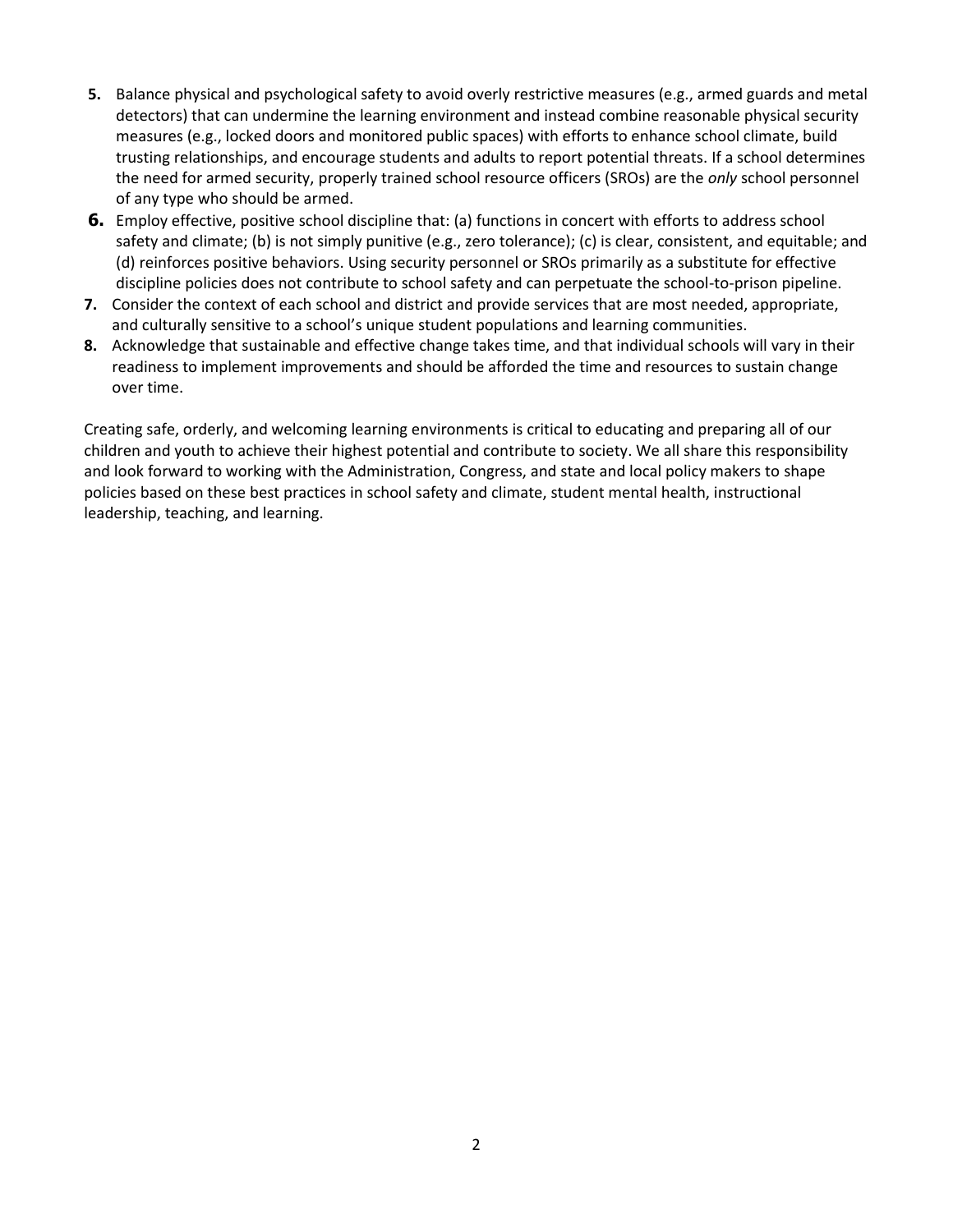# **A Framework for Safe and Successful Schools**

The author organizations and cosigners of this joint statement applaud the President and Congress for acknowledging that additional actions must be taken to prevent violence in America's schools and communities. We represent the educators who work day in and day out to keep our children safe, ensure their well-being, and promote learning. This joint statement provides a framework supported by educators for improving school safety and increasing access to mental health supports for children and youth.

We created these policy and practice recommendations to help provide further guidance to the Administration, Congress, and state and local agencies as they reflect upon evidence for best practices in school safety and climate, student mental health and well-being, instructional leadership, teaching, and learning. Further, the partnership between our organizations seeks to reinforce the interdisciplinary, collaborative, and cohesive approach that is required to create and sustain genuinely safe, supportive schools that meet the needs of the whole child. Efforts to improve school climate, safety, and learning are not separate endeavors and must be designed, funded, and implemented as a comprehensive school-wide approach. Ensuring that mental health and safety programming and services are appropriately integrated into the overall multitiered system of supports is essential for successful and sustainable improvements in school safety and academic achievement.

Specifically, effective school safety efforts:

- Begin with proactive principal leadership.
- Allow school leaders to deploy human and financial resources in a manner that best meets the needs of their school and community.
- Provide a team-based framework to facilitate effective coordination of services and interventions.
- Balance the needs for physical and psychological safety.
- Employ the necessary and appropriately trained school-employed mental health and safety personnel.
- Provide relevant and ongoing professional development for all staff.
- Integrate a continuum of mental health supports within a multitiered system of supports.
- Engage families and community providers as meaningful partners.
- Remain grounded in the mission and purpose of schools: teaching and learning.

Although the focus of this document is on policies and practices that schools can use to ensure safety, we must acknowledge the importance of policies and practices that make our communities safer as well. This includes increased access to mental health services, improved interagency collaboration, and reduced exposure of children to community violence. Additionally, our organizations support efforts designed to reduce youth access to firearms. Finally, many local school districts and state boards of education are considering policies that would allow school staff to carry a weapon. Our organizations believe that arming educators would cause more harm than good, and we advise decision makers to approach these policies with extreme caution.

We urge policy leaders to support the following guidance to promote safe and supportive schools. We look forward to working with the Administration, Congress, and state and local agencies to shape and enact meaningful policies that will genuinely equip America's schools to educate and safeguard our children over the long term.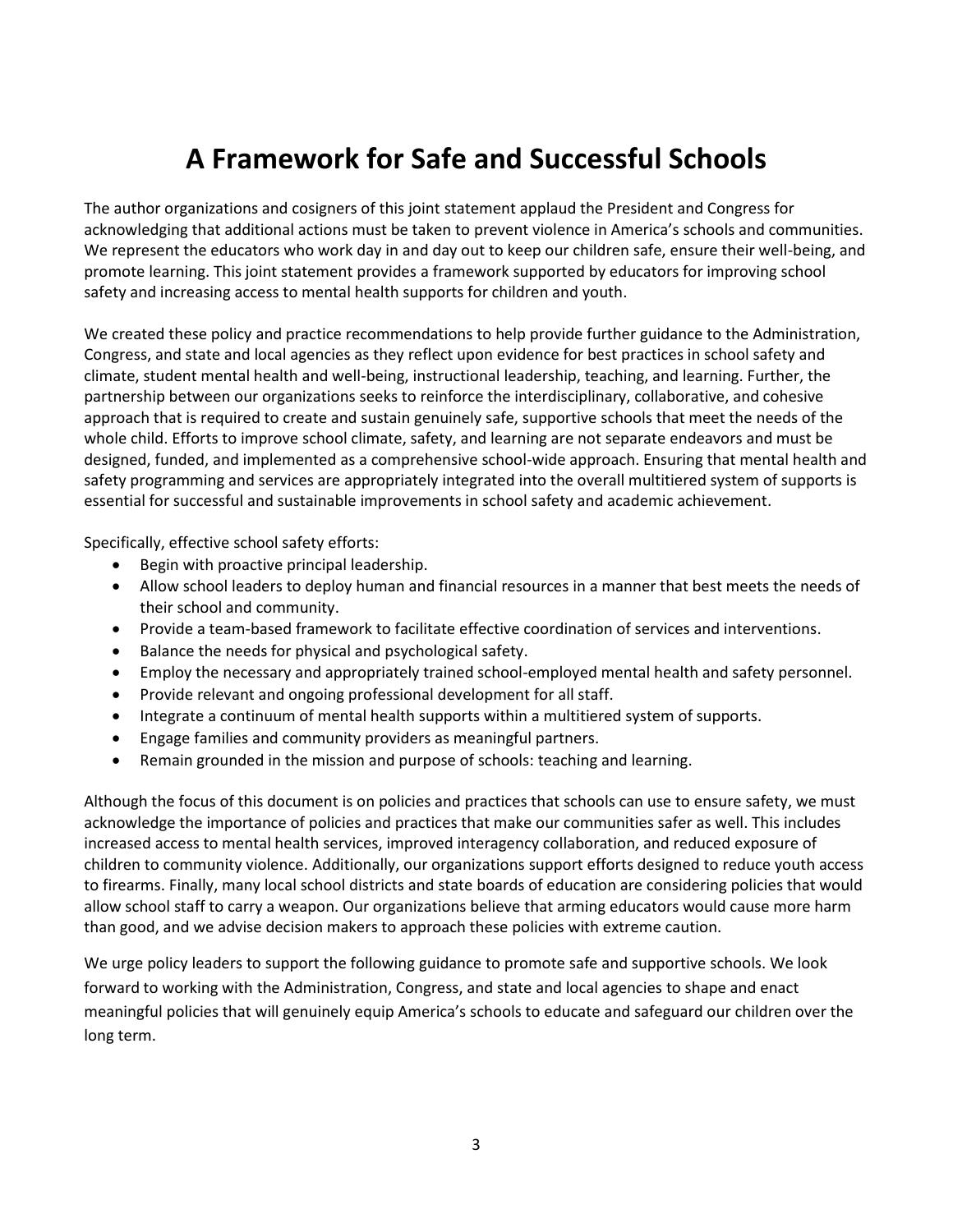# **POLICY RECOMMENDATIONS TO SUPPORT EFFECTIVE SCHOOL SAFETY**

- **1. Allow for blended, flexible use of funding streams.** The Department of Education should work with the Department of Health and Human Services and Congress to release guidance that gives schools' access to various funding streams (e.g., SAMHSA and Title I) to ensure adequate and sustained funding dedicated to improving school safety. One-time grants are beneficial in some circumstances; however, one-time allotments of money for schools are insufficient for sustained change to occur. Similarly, district superintendents must be able to anticipate the availability of future funding in order to collaborate with school principals to effectively plan for and implement meaningful changes that will result in positive, sustainable outcomes for students.
- 2. **Strive to improve staffing ratios to allow for the delivery of a full range of services, including school– community partnerships, and set standards that will help schools effectively and accurately assess their needs.** This will require providing additional funding for key personnel such as school counselors, school psychologists, school social workers, and school nurses.
- 3. **Outline standards for district-level policies to promote effective school discipline and positive behavior.**  Although it has been briefly discussed in this document, we urge the Department to release guidance regarding effective school discipline policies. Far too many schools continue to use punitive discipline measures, such as zero-tolerance policies, that result in negative outcomes for students and contribute to the school-to-prison pipeline.
- 4. **Provide funding for continuous and sustainable crisis and emergency preparedness, response and recovery planning and training (utilizing evidence-based models).** The minimum standards include:
	- a. establishment of a school safety and crisis team that includes the principal, school-employed mental health professionals, school security personnel, and appropriate community first responders;
	- b. a balanced focus on promoting and protecting both physical and psychological safety;
	- c. a crisis team and plan based on the Department of Homeland Security's Incident Command Structure;
	- d. ongoing professional development for all school employees to help identify key indicators of students' mental health problems as well as employees' specific roles in implementation of crisis response plans;
	- e. professional development for school-employed mental health professionals and other relevant staff (e.g., key administrators, school resource officers) on how to implement effective crisis prevention, intervention, and postvention strategies, including the critical mental health components of recovery.
- **5. Provide incentives for intra- and inter-agency collaboration.** All levels of government need to take preemptive measures to strengthen the ability of schools to provide coordinated services to address mental health and school safety. We urge the federal government to set the standard and issue guidance on how various government, law enforcement, and community agencies can work together to provide services to students and families. At all levels, we must remove the barriers between education and health service agencies. Schools serve as the ideal "hub" for service delivery; however, schools must be adequately staffed with school counselors, school psychologists, school social workers, and school nurses who can provide the proper services in the school setting, connect students and families to the appropriate services in the community, and work collaboratively with external agencies to ensure streamlined service delivery and avoid redundancy.
- 6. **Support multitiered systems of supports.** A full continuum of services ranging from building-level supports for all students to more intensive student-level services is necessary to effectively address school safety and student mental health.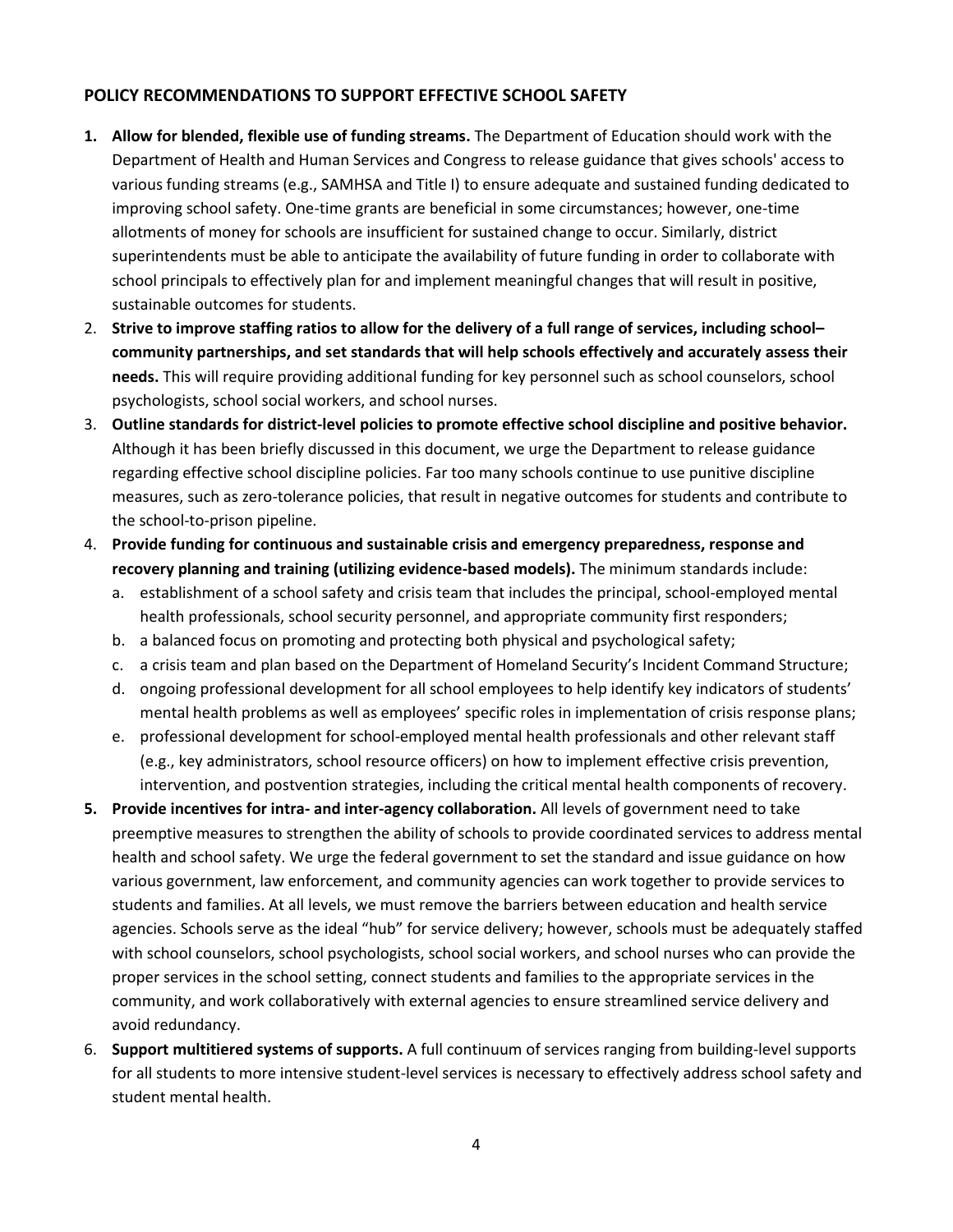# **BEST PRACTICES FOR CREATING SAFE AND SUCCESSFUL SCHOOLS**

School safety and positive school climate are not achieved by singular actions like purchasing a designated program or piece of equipment but rather by effective comprehensive and collaborative efforts requiring the dedication and commitment of all school staff and relevant community members. Schools require consistent and effective approaches to prevent violence and promote learning, sufficient time to implement these approaches, and ongoing evaluation.

### **1. Integrate Services Through Collaboration**

Safe and successful learning environments are fostered through collaboration among school staff and

community-based service providers while also integrating existing initiatives in the school. Effective schools and learning environments provide equivalent resources to support instructional components (e.g., teacher quality, high academic standards, curriculum),

organizational/management components (e.g., shared governance, accountability, budget decisions), and learning supports (e.g., mental health services). Rather than viewing school safety as a targeted outcome for a single, standalone program or plan developed by the school building principal alone, this model seeks to integrate all services for students and families by framing the necessary behavioral, mental health, and social services within the context of school culture and learning. Integrated services lead to more sustainable and comprehensive school improvement, reduce duplicative efforts and redundancy, and require leadership by the principal and a commitment from the entire staff (See Role of the School Principal, below.).



#### **2. Implement Multitiered Systems of Supports (MTSS)**

The most effective way to implement integrated services that support school safety and student learning is through a school-wide multitiered system of supports (MTSS). MTSS encompasses (a) prevention and wellness promotion; (b) universal screening for academic, behavioral, and emotional barriers to learning; (c) implementation of evidence-based interventions that increase in intensity as needed; (d) monitoring of ongoing student progress in response to implemented interventions; and (e) engagement in systematic data-based decision making about services needed for students based on specific outcomes. In a growing number of schools across the country, response to intervention (RTI) and positive behavior interventions and supports (PBIS) constitute the primary methods for implementing an MTSS framework. Ideally though, MTSS is implemented more holistically to integrate efforts targeting academic, behavioral, social, emotional, physical, and mental health concerns. This framework is more effective with coordination of school-employed and community-based service providers to ensure integration and coordination of services among the school, home, and community.

of School Psychologists (2010).

Effective MTSS requires:

- adequate access to school-employed specialized instructional support personnel (e.g., school counselors, school psychologists, school social workers, and school nurses) and community-based services;
- collaboration and integration of services, including integration of mental health, behavioral, and academic supports, as well integration of school-based and community services;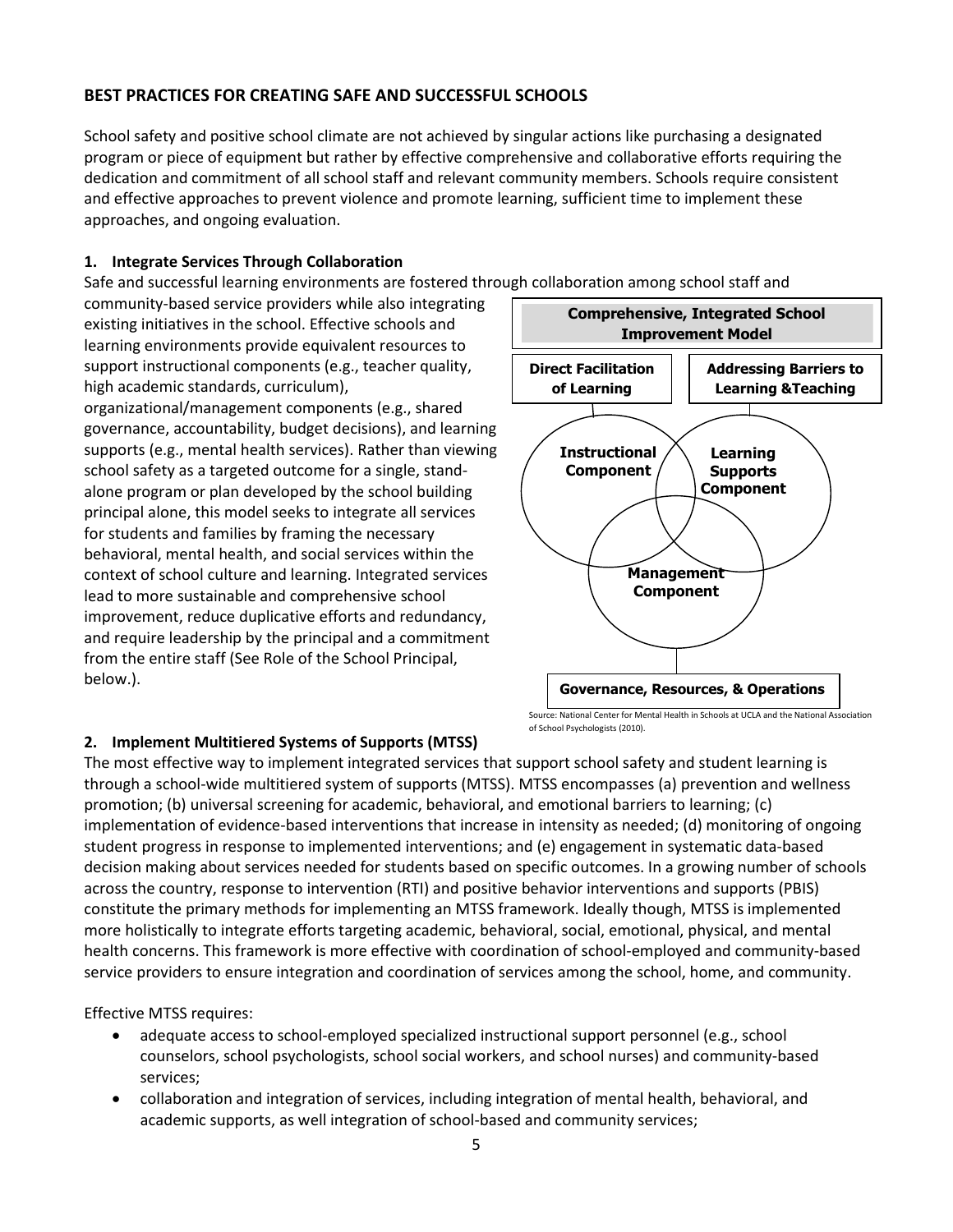- adequate staff time for planning and problem solving;
- **•** effective collection, evaluation, interpretation, and use of data; and
- patience, commitment, and strong leadership.

One approach to integrating school safety and crisis management into an MTSS framework is the M-PHAT model. M-PHAT stands for:

- *M*ulti-*P*hase (prevention, preparedness, response, and recovery)
- Multi-*H*azard (accidental death, school violence, natural disasters, terrorism)
- Multi-*A*gency (school, police, fire, EMS, mental health)
- Multi-*T*iered (an MTSS framework)



Plog (2010)

#### 3. **Improve Access to School-Based Mental Health Supports**

Mental health is developed early in life and educators play a significant role in ensuring that students' experiences throughout their school careers contribute to their positive mental health. Access to school-based mental health services and supports directly improves students' physical and psychological safety, academic performance, and social–emotional learning. This requires adequate staffing levels in terms of school-employed mental health professionals (school counselors, school psychologists, school social workers, and in some cases, school nurses) to ensure that services are high quality, effective, and appropriate to the school context. Access to school mental health services cannot be sporadic or disconnected from the learning process. Just as children are not simply small adults, schools are not simply community clinics with blackboards. School-employed mental health professionals are specially trained in the interconnectivity among school law, school system functioning, learning, mental health, and family systems. This training ensures that mental health services are properly and effectively infused into the learning environment, supporting both instructional leaders and teachers' abilities to provide a safe school setting and the optimum conditions for teaching and learning. No other professionals have this unique training background.

Having these professionals as integrated members of the school staff empowers principals to more efficiently and effectively deploy resources, ensure coordination of services, evaluate their effectiveness, and adjust supports to meet the dynamic needs of their student populations. Improving access also allows for enhanced collaboration with community providers to meet the more intense or clinical needs of students.

School counselors, school psychologists, and school social workers all offer unique individual skills that complement one another in such a way that the sum is greater than the parts (See Roles of School Mental Health Professionals, below.) When given the opportunity to work collectively, they are ready and capable of providing an even wider range of services, such as: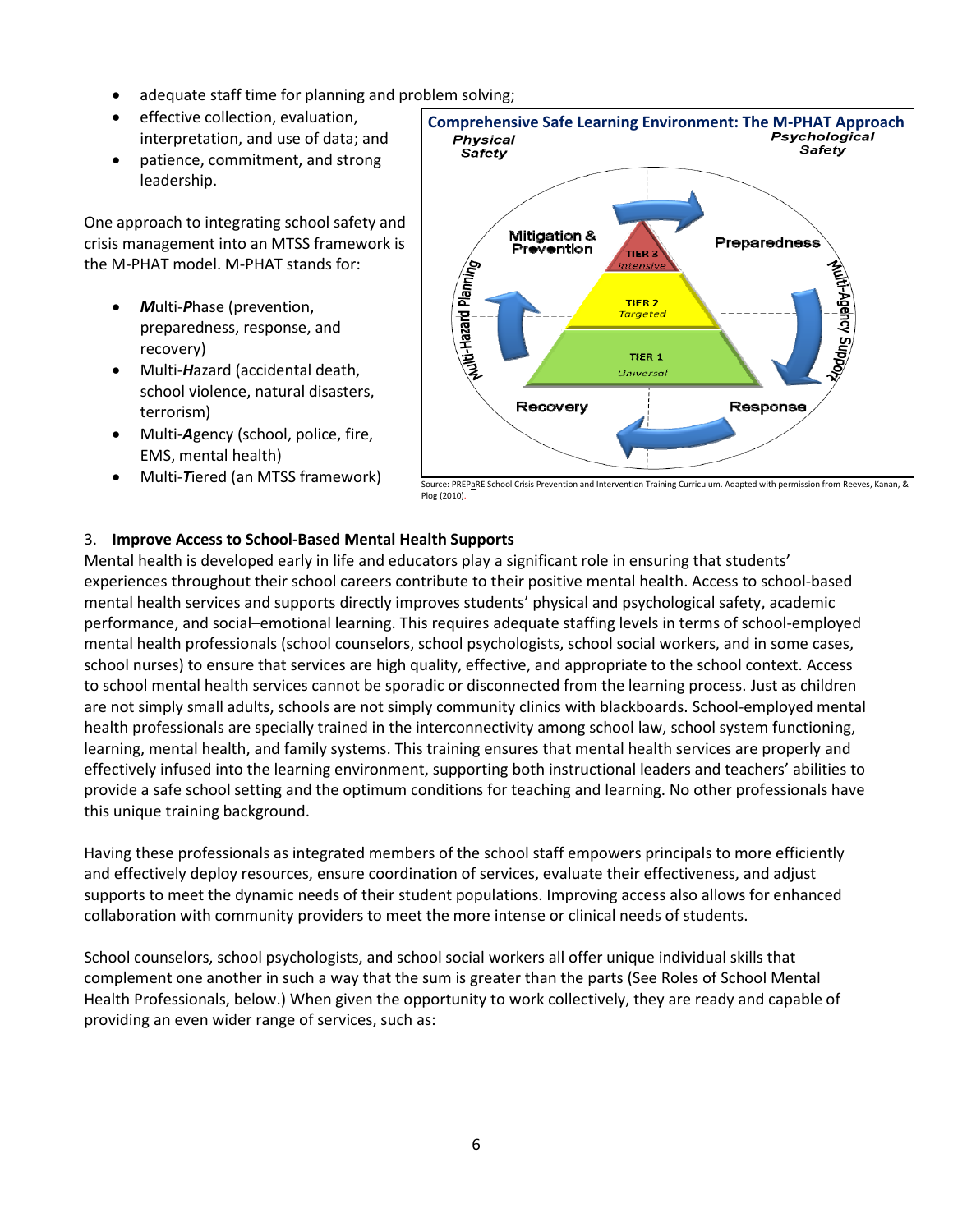- collecting, analyzing, and interpreting school-level data to improve availability and effectiveness of mental services;
- designing and implementing interventions to meet the behavioral and mental health needs of students;
- promoting early intervention services;
- providing individual and group counseling;
- providing staff development related to positive discipline, behavior, and mental health (including mental health first aid);
- providing risk and threat assessments;
- supporting teachers through consultation and collaboration;
- coordinating with community service providers and integrating intensive interventions into the schooling process.

*Addressing Shortages:* Fully providing effective, integrated, and comprehensive services requires schools to maintain appropriate staffing levels for their school-employed mental health professionals.



Every district and school must be supported to improve staffing ratios. Unfortunately, significant budget cuts, combined with widespread personnel shortages, have resulted in reduced access to school-employed mental health professionals in many schools and districts. In these districts, school counselors, school psychologists, school social workers, and school nurses often have inappropriately high student-to-professional ratios that far exceed the recommendations provided by their respective professional organizations. Poor ratios restrict the ability of these professionals to devote time to important initiatives, including school-wide preventive services (e.g., bullying, violence, and dropout prevention), safety promotion, and sustained school improvement. Many districts go without prevention and early intervention services that effectively link mental health, school climate, school safety, and academics instruction. Partnerships with community providers or school-based health centers can provide important resources for individual students. However, community providers sometimes lack familiarity with specific processes in teaching and learning and with systemic aspects of schooling. Successful school-community partnerships integrate community supports into existing school initiatives utilizing a collaborative approach between school and community providers that enhances effectiveness and sustainability. Many schools have limited access to community supports making overreliance on community partners as primary providers of mental health services potentially problematic

District-wide policies must support principals and school safety teams to provide services in school-based settings and strengthen the ability of schools to respond to student and family needs directly. While working to improve ratios, districts can begin to move toward more effective and sustainable services by:

- Assigning a school psychologist, school counselor, or school social worker to coordinate school-based services with those provided by community providers.
- Ensuring that the school data being collected and resulting strategies are addressing the most urgent areas of need with regard to safety and climate.
- Providing training that targets the specific needs of individual schools, their staffs, and their students.
- Reviewing current use of mental health staff and identifying critical shifts in their responsibilities to bolster prevention efforts.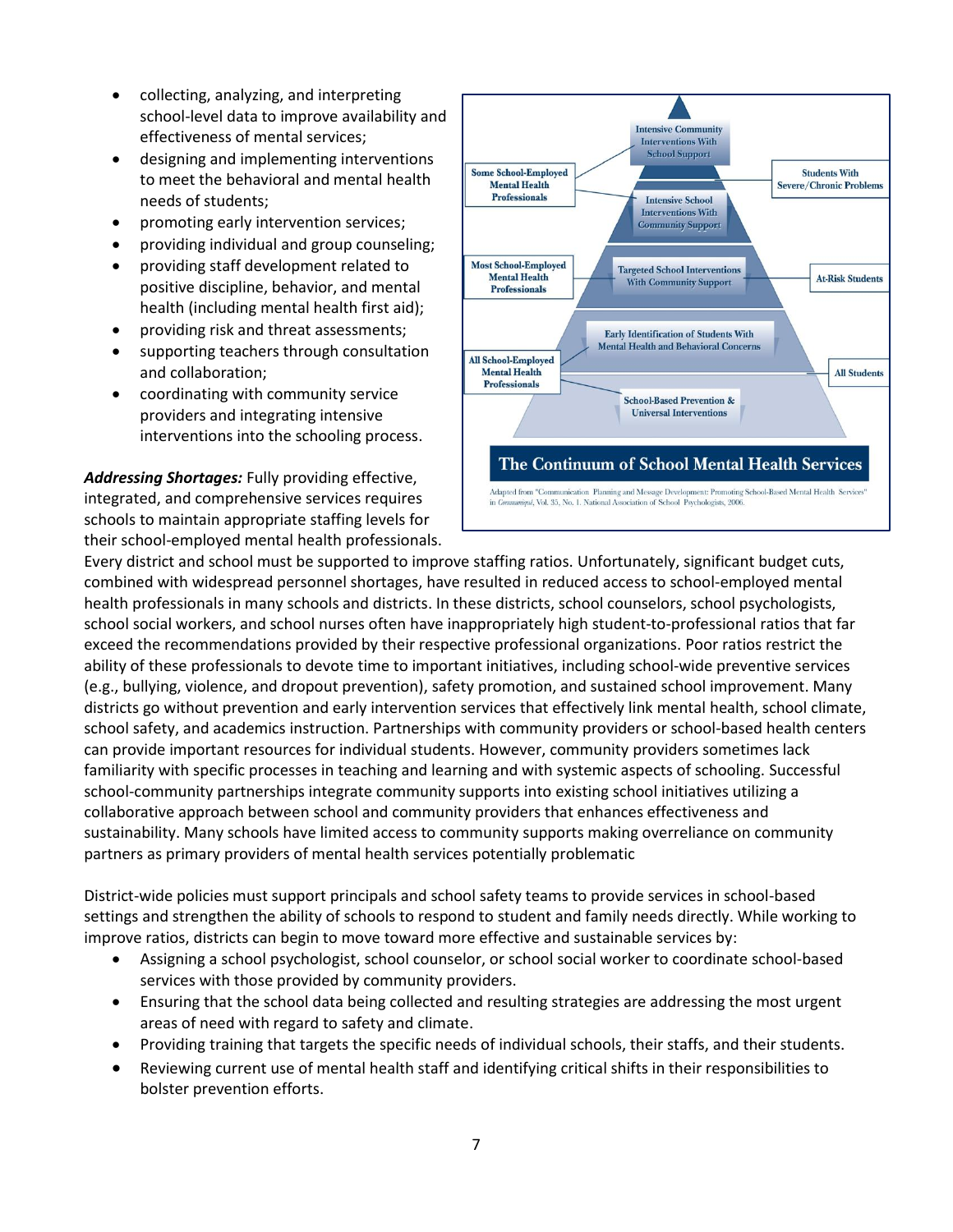# 4. **Integrate School Safety and Crisis/Emergency Prevention, Preparedness, Response, and Recovery**

Schools must be supported to develop an active school safety team that focuses on overall school climate as well as crisis and emergency preparedness, response, and recovery. School safety and crisis response occur on a continuum, and crisis planning, response and recovery should build upon ongoing school safety and mental

health services. School crisis and emergency preparedness training should encompass prevention/mitigation, early intervention (which is part of ongoing school safety), immediate response/intervention, and long-term recovery. These four phases are clearly articulated by the Departments of Education and Homeland Security.

Training and planning must be relevant to the learning context and make maximum use of existing staff resources. The safety and crisis team should, at a minimum, include principals, school mental health professionals, school security personnel, appropriate community stakeholders (such as representatives from local law enforcement and emergency personnel), and other school staff or district liaisons to help sustain efforts over time. Additionally, crisis and emergency preparedness plans must be consistently reviewed and practiced, which is more easily facilitated by an actively engaged team that links the school to the broader



Creek School District. (2008). Emergency response and crisis management guide. Greenwood Village, CO: Author.

community. Active engagement of the team is often directly linked to appropriate staffing levels that allow time for collaboration and planning. Effective, engaged teams and plans:

- Contribute to ongoing school safety and improved school climate by supporting a school-wide, evidence-based framework that is appropriate to the unique school culture and context.
- Balance efforts to promote and protect physical and psychological safety.
- Minimize unsafe behaviors such as bullying, fighting, and risk-taking by providing quality prevention programming.
- Improve early identification and support for students at risk of harming themselves or others (e.g., threat assessment).
- Model collaborative problem solving.
- Provide for consistent, ongoing training of all school staff.
- Address the range of crises that schools can face with a focus on what is most likely to occur (e.g., death of a student or staff member, school violence, natural disaster).
- Improve response to crises when the unpreventable occurs.
- Ensure an organized plan that has appropriately assessed risks to the school and the learning environment and has been adopted by the school safety team to promote a return to normalcy following a crisis or emergency.
- Promote efforts for ongoing learning and long-term emotional recovery for every student and family.

#### **5. Balance Physical and Psychological Safety**

Any effort to address school safety should balance building security/physical safety with psychological safety. Relying on highly restrictive physical safety measures alone, such as increasing armed security or imposing metal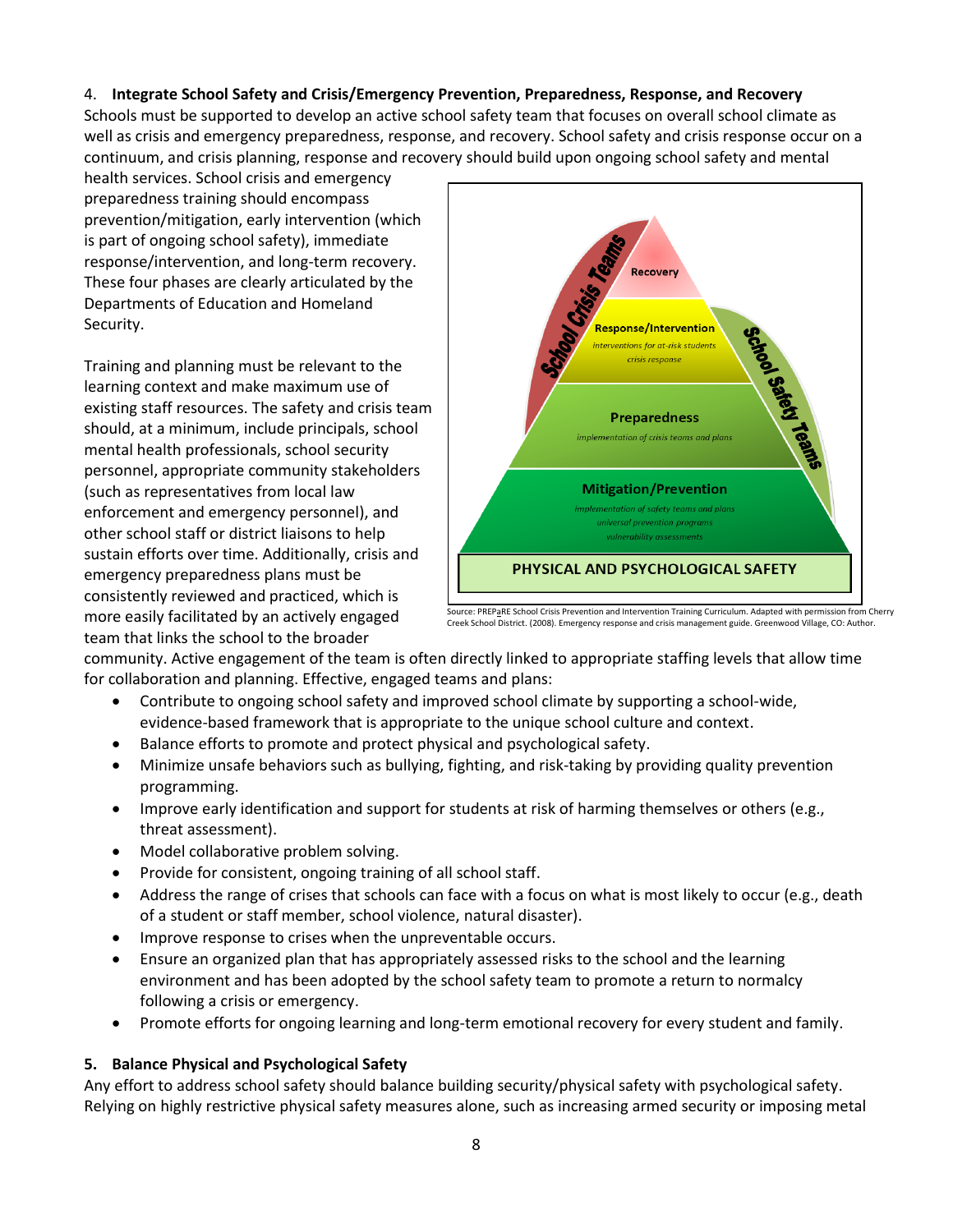detectors, typically does not objectively improve school safety. In fact, such measures may cause students to feel *less safe* and more fearful at school, and could undermine the learning environment. In contrast, combining reasonable physical security measures with efforts to enhance school climate more fully promotes overall school safety. Effectively balancing physical and psychological safety entails:

- Assessing the physical security features of the campus, such as access points to the school grounds, parking lots and buildings, and the lighting and adult supervision in lobbies, hallways, parking lots, and open spaces.
- Employing environmental design techniques, such as ensuring that playgrounds and sports fields are surrounded by fences or other natural barriers, to limit visual and physical access by non-school personnel.
- Evaluating policies and practices to ensure that students are well monitored, school guests are appropriately identified and escorted, and potential risks and threats are addressed quickly.
- Building trusting, respectful relationships among students, staff, and families.
- Providing access to school mental health services and educating students and staff on how and when to seek help.
- Providing a confidential way for students and other members of the school community to report potential threats, because educating students on "breaking the code of silence" is one of our most effective safety measures.

Schools also should carefully weigh the unique needs of their communities when determining the need to hire additional security personnel or school resource officers (SROs). It is important to recognize that SROs differ from other school security personnel or armed guards. SROs are commissioned law enforcement officers who are specially trained to work within the school community to help implement school safety initiatives as part of the school safety leadership team. They should be integral participants in school life and student learning. Additionally, if a school determines that it needs to have an armed professional on school grounds, SROs are the *only* school personnel of any type who should be armed. (See Role of the School Resource Officer, below.)

# **6. Employ Effective, Positive School Discipline**

School discipline policies are ultimately the responsibility of the school principal; however, all school staff play a role in their effective development and implementation. Discipline practices should function in concert with efforts to address school safety/climate. When positive discipline is incorporated into the overall MTSS, students feel respected and supported, positive behavior is continually reinforced, and school climate improves. Additionally, this structure allows for the use of restorative practices that seek to build positive relationships within the school community. In contrast, overly harsh and punitive measures, such as zero tolerance policies, lead to reduced safety, connectedness, and feelings of belonging, and have historically been unsuccessful at improving student behavior or the overall school climate. Additionally, utilizing SROs or other security personnel primarily as a substitute for effective discipline policies is inappropriate, does not contribute to school safety or students' perceptions of being safe, and can perpetuate the school-to-prison pipeline. Effective school discipline:

- is viewed within the context of a learning opportunity and seeks to teach and reinforce positive behaviors to replace negative behaviors;
- is clear, consistent, and equitably applied to all students;
- employs culturally competent practices;
- safeguards the well-being of all students and staff;
- keeps students in school and out of the juvenile justice system; and
- incorporates family involvement.

# **7. Allow for the Consideration of Context**

There is no one-size-fits-all approach to creating safe and successful schools. To be most effective, schools should assess the structures and resources already in place and determine what additional resources are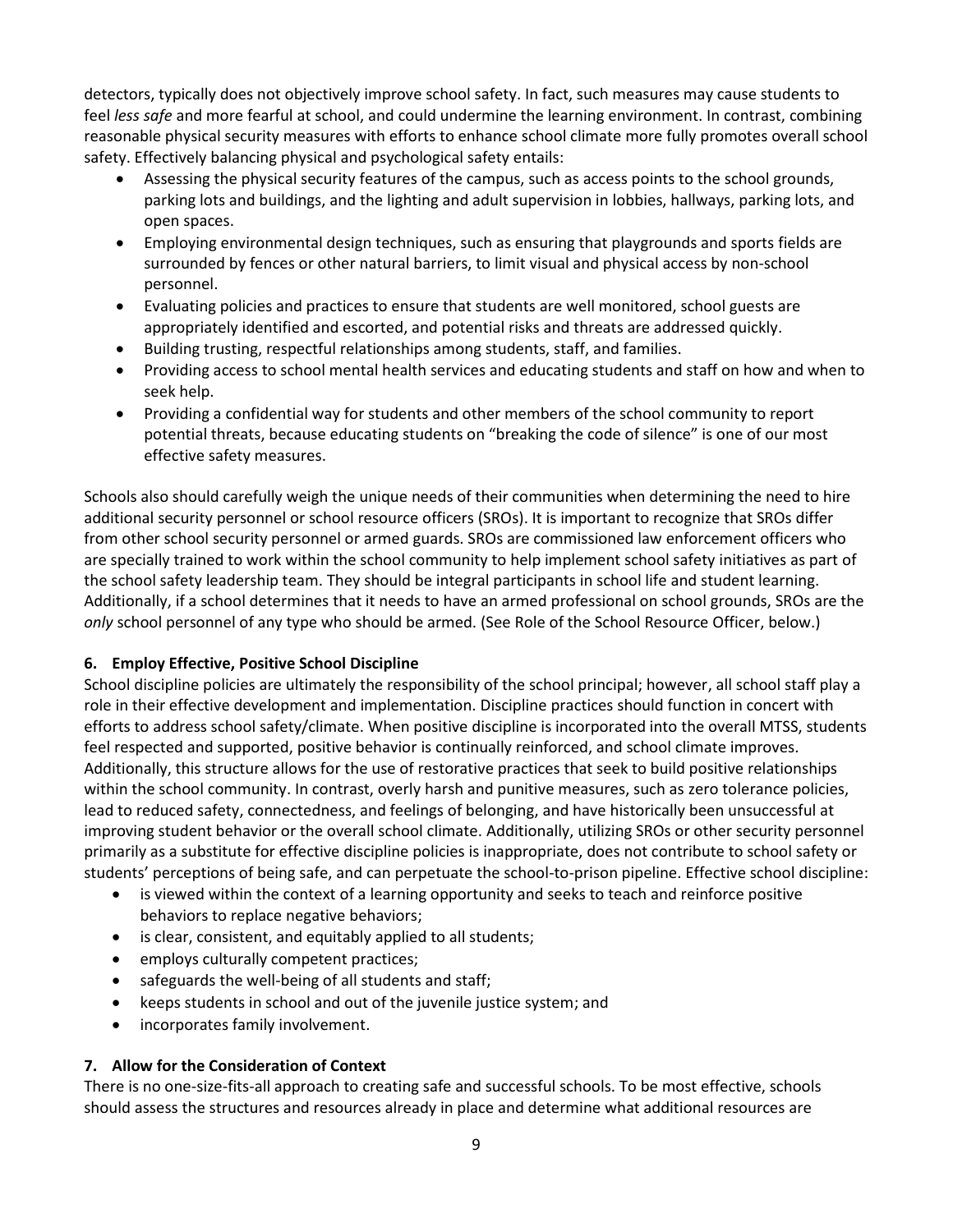needed. Schools should provide universal, secondary, and tertiary interventions that are most appropriate and culturally sensitive to their unique student populations and learning communities. Additionally, decisions regarding appropriate security measures, including the use of SROs, should be determined by each school's leadership team and not via universal mandate.

#### **8. Acknowledge That Sustainable and Effective Improvement Takes Patience and Commitment**

School districts will vary considerably in their readiness to change and in their ability to accept the suggestions included within this document. Recognizing that sustainable change takes time both to improve acceptability and allow for full implementation will help set districts up for success rather than setting unrealistic goals. Efforts for change should not be abandoned if goals are not immediately met, as frequent programmatic changes lead to more resistance to change among school personnel in the future.

#### **ROLES OF KEY LEADERSHIP PERSONNEL REGARDING SCHOOL SAFETY AND CLIMATE**

#### **Role of School Principals**

Effective principals and assistant principals recognize the potential they have to create a school environment where teachers thrive and students achieve their greatest potential in a safe and nurturing school setting. As instructional leaders, principals maintain a constant presence in the school and in classrooms, listening to and observing what is taking place, assessing needs, and getting to know teachers and students. Principals set high expectations and standards for the academic, social, emotional, and physical development of all students. They bring together a wide range of stakeholders within the school community, take into account the aspirations, and work to create a vision that reflects the full range and value of a school's mission. Principals encourage the development of the whole child by supporting the physical and mental health of children, as well as their social and emotional well-being, which is reinforced by a sense of safety and self-confidence. High-quality early childhood education and learning experiences are crucial to an elementary level principal's shared vision to shape the school culture and instructional leadership. School leaders must mobilize the staff, students, parents, and community around the mission and shared values, as well as school improvement goals and set the parameters of high expectations for the school. Effective practice requires:

- building consensus on a vision that reflects the core values of the school community to support student safety and well-being;
- valuing and using diversity to enhance the learning of the entire school community;
- broadening the framework for child development beyond academics; and
- developing a learning culture that is adaptive, collaborative, innovative, and supportive by taking into account the contributions of every member of the school staff.

#### **Roles of School-Employed Mental Health Professionals**

Many professionals within a school help to support students' positive mental health. This includes school counselors, school psychologists, school social workers, school nurses, and other specialized instructional support personnel. For the purposes of these recommendations, however, we are focusing on the mental health professionals who should serve in critical leadership roles in terms of school safety, positive school climate, and providing school-based mental health services: school counselors, school psychologists, and school social workers. Their training and expertise help link mental health, behavior, environmental factors (e.g., family, classroom, school, community), instruction, and learning. Each of these professionals helps to create school environments that are safe, supportive, and conducive to learning. Each may deliver similar services such as counseling, social–emotional skill instruction, and consultation with families and teachers; however, each profession has its own unique focus based upon its specializations, which result in different, albeit interrelated, services. The specific services and expertise of individual practitioners may vary, but the following describes the core competencies and specialized instructional services of each profession.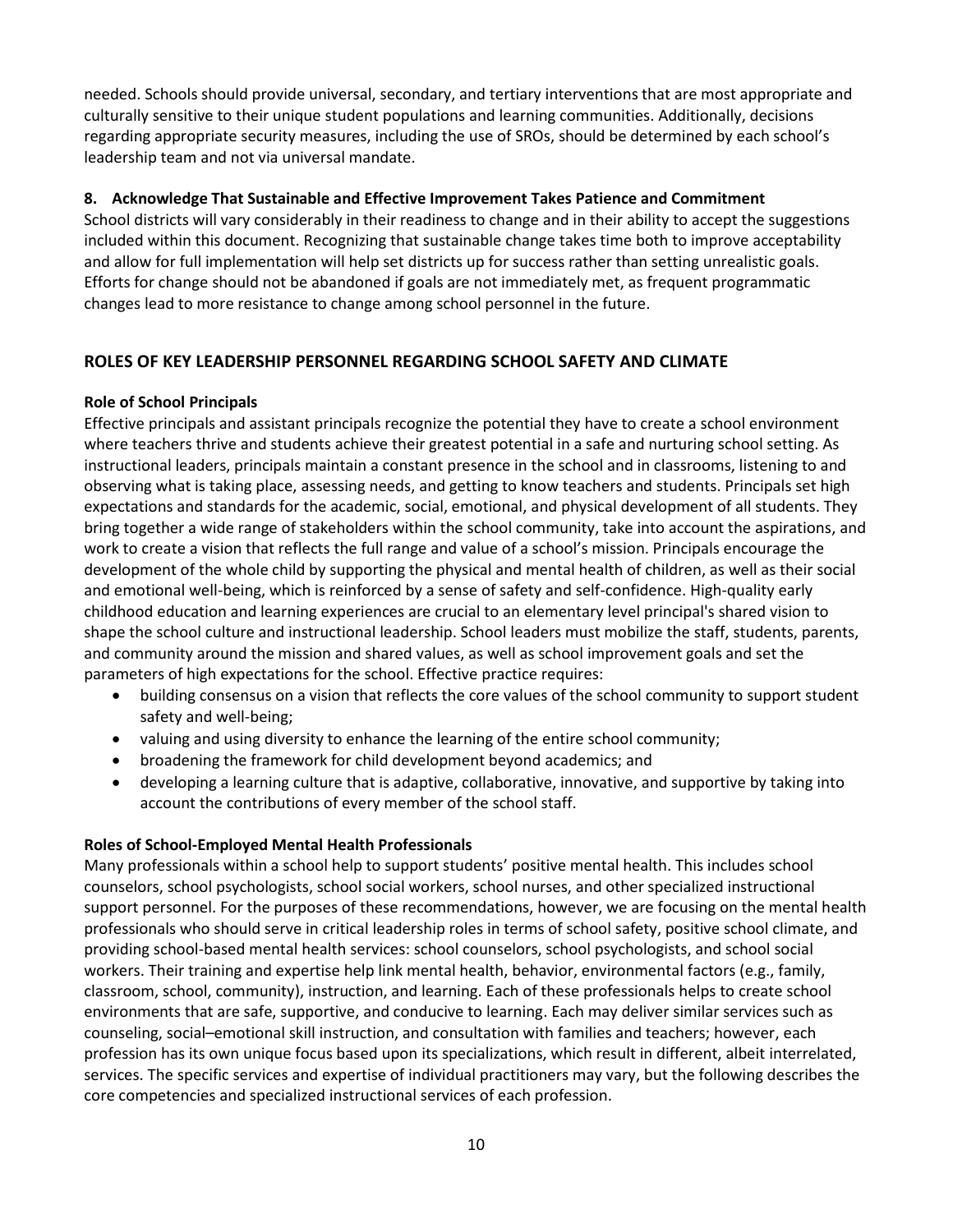*School counselors* have a minimum of a master's degree in school counseling. School counselors are generally the first school-employed mental health professional to interact with students as they commonly are involved in the provision of universal learning supports to the whole school population. School counselors have specialized knowledge of curriculum and instruction and help screen students for the basic skills needed for successful transition from cradle to college and career. School counselors focus on helping students' address their academic, personal/social, and career development goals and needs by designing, implementing, and evaluating a comprehensive school counseling program that promotes and enhances student success. School counselors work to promote safe learning environments for all members of the school community and regularly monitor and respond to behavior issues that impact school climate, such as bullying, student interpersonal struggles, and student–teacher conflicts. Effective school counseling programs are a collaborative effort between the school counselor, teachers, families, and other educators to create an environment promoting student achievement, active engagement, equitable access to educational opportunities, and a rigorous curriculum for all students.

*School psychologists* have a minimum of a specialist-level degree (60 graduate semester hour minimum) in school psychology, which combines the disciplines of psychology and education. They typically have extensive knowledge of learning, motivation, behavior, childhood disabilities, assessment, evaluation, and school law. School psychologists specialize in analyzing complex student and school problems and selecting and implementing appropriate evidence-based interventions to improve outcomes at home and school. School psychologists consult with teachers and parents to provide coordinated services and supports for students struggling with learning disabilities, emotional and behavioral problems, and those experiencing anxiety, depression, emotional trauma, grief, and loss. They are regular members of school crisis teams and collaborate with school administrators and other educators to prevent and respond to crises. They have specialized training in conducting risk and threat assessments designed to identify students at-risk for harming themselves or others. School psychologists' training in evaluation, data collection, and interpretation can help ensure that decisions made about students, the school system, and related programs and learning supports are based on appropriate evidence.

*School social workers* have master's degrees in social work. They have special expertise in understanding family and community systems and linking students and their families with the community services that are essential for promoting student success. School social workers' training includes specialized preparation in cultural diversity, systems theory, social justice, risk assessment and intervention, consultation and collaboration, and clinical intervention strategies to address the mental health needs of students. They work to remedy barriers to learning created as a result of poverty, inadequate health care, and neighborhood violence. School social workers often focus on providing supports to vulnerable populations of students that have a high risk for truancy and dropping out of school, such as homeless and foster children, migrant populations, students transitioning between school and treatment programs or the juvenile justice system, or students experiencing domestic violence. They work closely with teachers, administrators, parents, and other educators to provide coordinated interventions and consultation designed to keep students in school and help their families access the supports needed to promote student success.

#### **Roles of School Resource Officers**

The presence of school resource officers in schools has become an important part of the duty to protect students and staff on campus. Families and school officials in communities around the country benefit from a more effective relationship with local police as part of a school safety plan. Specialized knowledge of the law, local and national crime trends and safety threats, people and places in the community, and the local juvenile justice system combine to make SROs critical members of schools' policy-making teams when it comes to environmental safety planning and facilities management, school-safety policy, and emergency response preparedness.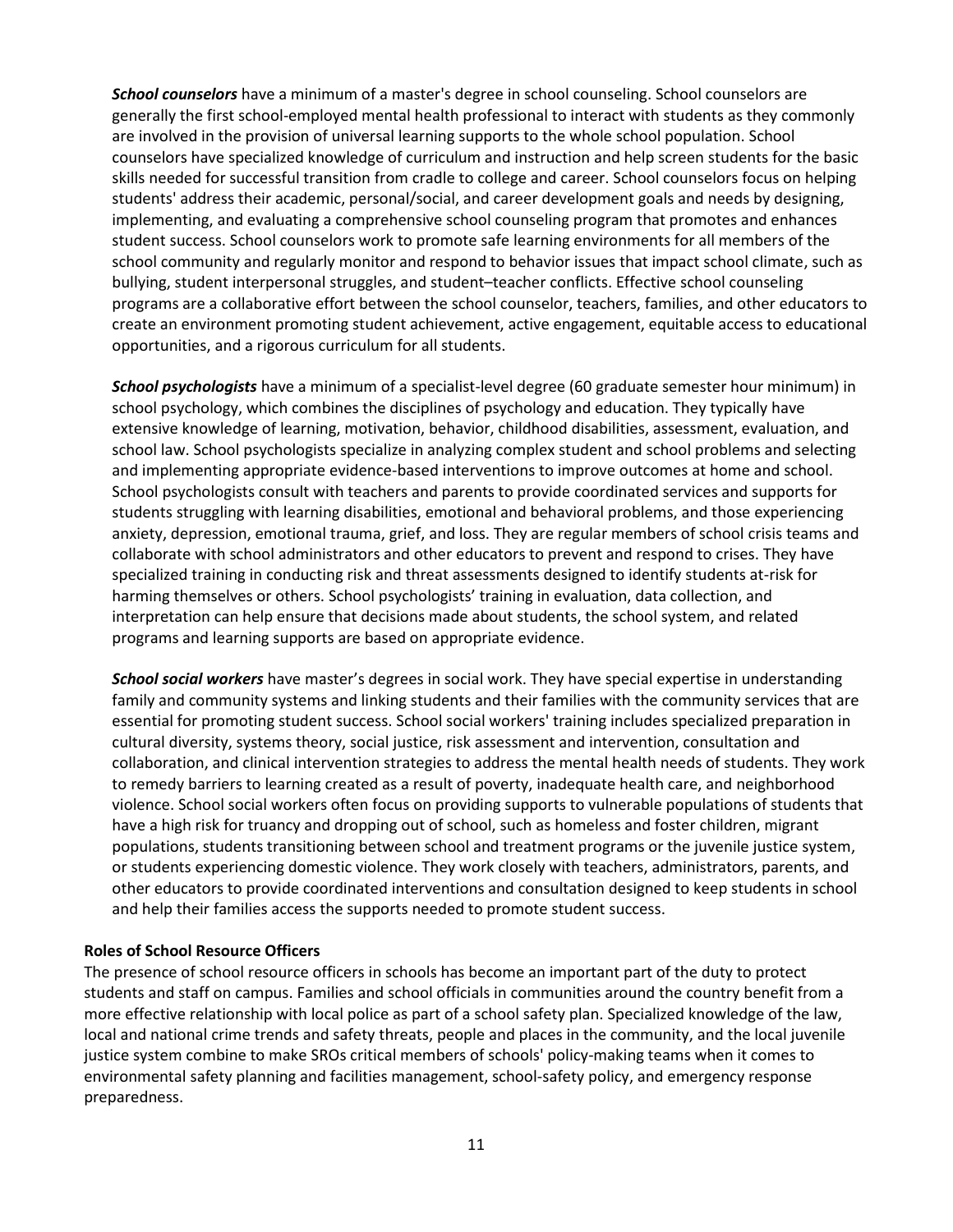In order to fully realize the benefits of the presence of local police, the SROs must be trained properly. Officers' law-enforcement knowledge and skill combine with specialized SRO training for their duties in the education setting. This training focuses on the special nature of school campuses, student needs and characteristics, and the educational and custodial interests of school personnel. SROs, as a result, possess a skill set unique among both law enforcement and education personnel that enables SROs to protect the community and the campus while supporting schools' educational mission. In addition to traditional law enforcement tasks, such as investigating whether drugs have been brought onto campus, SROs' daily activities cover a wide range of supportive activities and programs depending upon the type of school to which an SRO is assigned. This can include conducting law-related education sessions in the classroom, meeting with the school safety team, conducting safety assessments of the campus, and problem-solving with students or faculty. Trained and committed SROs are well suited to effectively protect and serve the school community. They contribute to the safe-schools team by ensuring a safe and secure campus, educating students about law-related topics, and mentoring students as informal counselors and role models.

# **ACTIONS PRINCIPALS CAN TAKE NOW TO PROMOTE SAFE AND SUCCESSFUL SCHOOLS**

Policies and funding that support comprehensive school safety and mental health efforts are critical to ensuring universal and long-term sustainability. However, school leaders can work toward more effective approaches now by taking the following actions.

- Establish a school leadership team that includes key personnel: principals, teachers, schoolemployed mental health professionals, instruction/curriculum professionals, school resource/safety officer, and a staff member skilled in data collection and analysis.
- Assess and identify needs, strengths, and gaps in existing services and supports (e.g., availability of school and community resources, unmet student mental health needs) that address the physical and psychological safety of the school community.
- Evaluate the safety of the school building and school grounds by examining the physical security features of the campus.
- Review how current resources are being applied, for example:
	- $\circ$  Are school employed mental health professionals providing training to teachers and support staff regarding resiliency and risk factors?
	- o Do mental health staff participate in grade-level team meetings and provide ideas on how to effectively meet students' needs?
	- o Is there redundancy in service delivery?
	- $\circ$  Are multiple overlapping initiatives occurring in different parts of the school or being applied to different sets of students?
- Implement an integrated approach that connects behavioral and mental health services and academic instruction and learning (e.g., are mental health interventions being integrated into an effective discipline or classroom management plan?).
- Provide adequate time for staff planning and problem solving via regular team meetings and professional learning communities. Identify existing and potential community partners, develop memoranda of understanding to clarify roles and responsibilities, and assign appropriate school staff to guide these partnerships, such as school-employed mental health professionals and principals.
- Provide professional development for school staff and community partners addressing school climate and safety, positive behavior, and crisis prevention, preparedness, and response.
- Engage students and families as partners in developing and implementing policies and practices that create and maintain a safe school environment.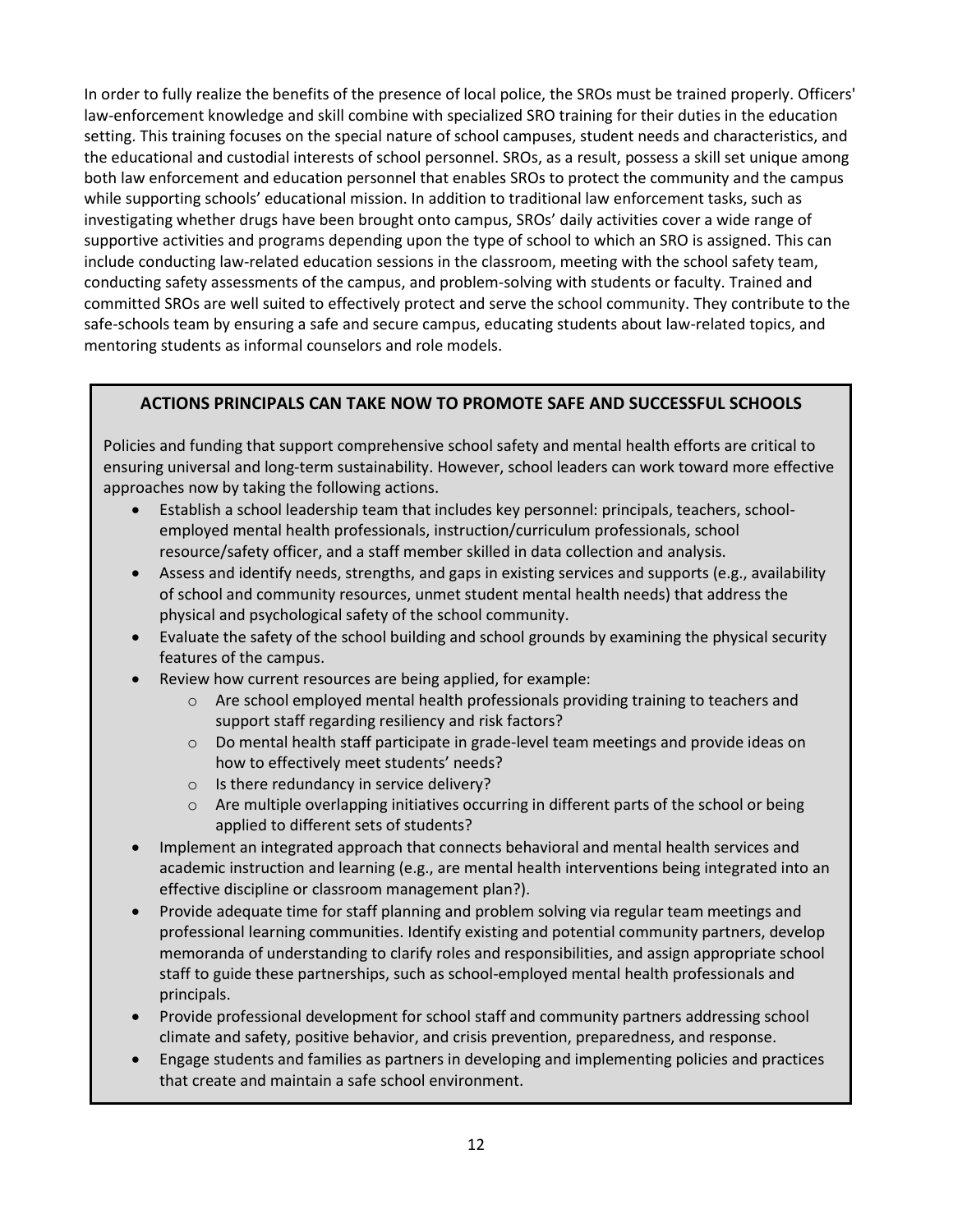#### **SUMMARY**

Modern-day schools are highly complex and unique organizations that operate with an urgent imperative: Educate and prepare all children and youth to achieve their highest potential and contribute to society, no matter their socioeconomic background or geographic location. Creating safe, orderly, warm, and inviting school environments is critical to ensuring that all of our schools meet this goal. In order to create this type of environment, schools must work towards integrating services (academic, behavioral, social, emotional, and mental health) through collaboration using a multitiered system of support. Schools should strive to increase access to mental health services, increase the number of school employed mental health staff, and ensure that measures to improve school safety balance physical safety with psychological safety. To further support student safety, schools must develop effective emergency preparedness and crisis prevention, intervention, and response plans that are coordinated with local first responders. We look forward to working with the Administration, Congress, and state and local policy makers to help ensure that all schools are safe, supportive, and conducive to learning.

#### **GUIDELINES FOR EFFECTIVE PRACTICE**

ASCA: <http://www.ascanationalmodel.org/>

*ASCA National Model*, 2008

NAESP: <http://www.naesp.org/resources/1/Pdfs/LLC2-ES.pdf>

- *Leading Learning Communities: Standards for What Principals Should Know and Be Able to Do*, 2008 NASP Professional Standards: <http://www.nasponline.org/standards/2010standards.aspx>
- *Model for Comprehensive and Integrated School Psychological Services*, 2010
- NASRO: [http://www.nasro.org/sites/default/files/pdf\\_files/NASRO\\_Protect\\_and\\_Educate.pdf](http://www.nasro.org/sites/default/files/pdf_files/NASRO_Protect_and_Educate.pdf)
- *To Protect and Educate: The School Resource Officer and the Prevention of Violence in Schools*, 2012 NASSP[: http://www.nassp.org/school-improvement](http://www.nassp.org/school-improvement)
- *Breaking Ranks: The Comprehensive Framework for School Improvement*, 2011 SSWAA: <http://sswaa.org/associations/13190/files/naswschoolsocialworkstandards.pdf>
	- *NASW School Social Work Standards*, 2012

#### **SUPPORTING RESEARCH AND RESOURCES**

- Addington, L. A. (2009). Cops and cameras: Public school security as a policy response to Columbine. *American Behavioral Scientist, 52,* 1424–1446.
- Bachman, R., Randolph, A., & Brown, B. L. (2011). Predicting perceptions of fear at school and going to and from school for African American and White students: The effects of school security measures. *Youth & Society, 43,* 705–726.
- Borum, R., Cornell, D. G., Modzeleski, W., & Jimerson, S. R. (2010). What can be done about school shootings? A review of the evidence. *Educational Researcher, 39,* 27–37.
- Brock, S. (2011). *PREPaRE: Crisis Intervention & Recovery: The Roles of the School-Based Mental Health Professional* (2nd ed.). Bethesda, MD: National Association of School Psychologists.
- Bruns, E. J., Walrath, C., Glass-Siegel, M., & Weist, M. D. (2004). School-based mental health services in Baltimore: Association with school climate and special education referrals. *Behavior Modification, 28*, 491–512.

Casella, R. (2006). *Selling us the fortress: The promotion of techno-security equipment in schools*. New York, NY: Routledge.

- Garcia, C. A. (2003). School safety technology in America: Current use and perceived effectiveness. *Criminal Justice Policy Review, 14,* 30–54.
- Hussey, D. L., & Guo, S. (2003). Measuring behavior change in young children receiving intensive school-based mental health services. *Journal of Community Psychology, 31*, 629–639.
- Jackson, A. (2002). Police-school resource officers' and students' perception of the police and offending. *Policing, 25,* 631– 650.
- Lapan, R. T., Gysbers, N. C., & Petroski, G. F. (2001). Helping seventh graders be safe and successful: A statewide study of the impact of comprehensive guidance and counseling programs. *Journal of Counseling & Development,* 79, 320–330.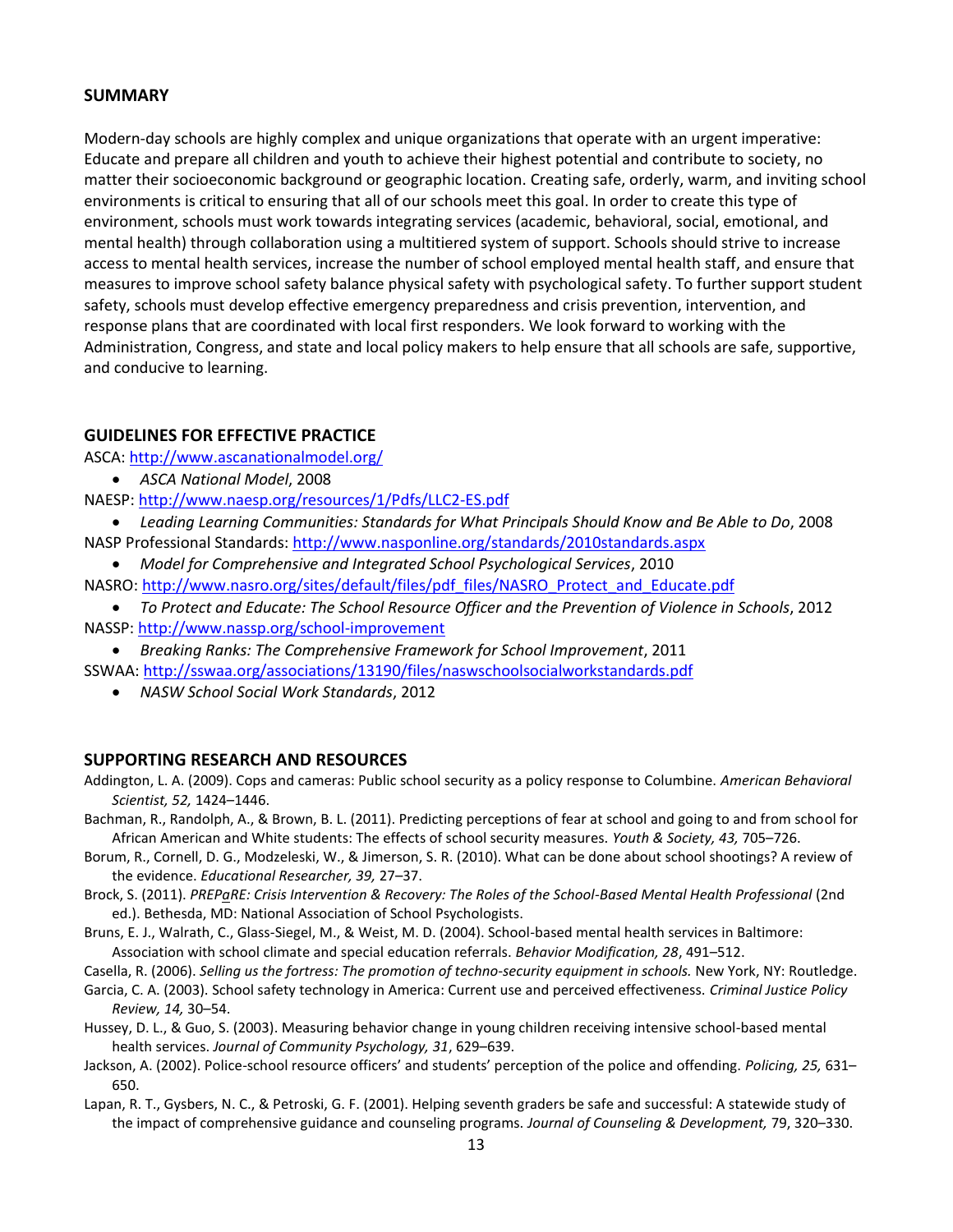Lapan, R. T., Gysbers, N. C., & Sun, Y. (1997). The impact of more fully implemented guidance programs on the school experiences of students: A statewide evaluation study. *Journal of Counseling & Development, 75*, 292–302.

- Mayer, M. J., & Leaone, P. E. (1999). A structural analysis of school violence and disruption: Implications for creating safer schools. *Education and Treatment of Children, 22,* 333–356.
- National Association of School Psychologists. (2013). *Conducting Crisis Exercises and Drills: Guidelines for Schools*. Retrieved from http://www.nasponline.org/resources/crisis\_safety/drills\_guidance.pdf.
- National Association of School Psychologists. (2013). *Research on School Security: The Impact of Security Measures on Students*. Retrieved from http://www.nasponline.org/advocacy/schoolsecurity.pdf.

National Association of School Psychologists. (2013). *Youth Gun Violence Fact Sheet*. Retrieved from http://www.nasponline.org/resources/crisis\_safety/Youth\_Gun\_Violence\_Fact\_Sheet.pdf.

Nickerson, A. B., & Martens, M. R. (2008). School violence: Associations with control, security/enforcement, educational/therapeutic approaches, and demographic factors. *School Psychology Review, 37,* 228–243.

Otwell, P. S., & Mullis, F. (1997). Academic achievement and counselor accountability. *Elementary School Guidance and Counseling*, 31, 343–348.

Phaneuf, S. W. (2009). *Security in schools: Its effect on students.* El Paso, TX: LFB Scholarly Publishing LLC.

- Reeves, M. A., Nickerson, A. B., Conolly-Wilson, C. N., Susan, M. K., Lazzaro, B. R., Jimerson, S. R., & Pesce, R. C.(2012). *Crisis Prevention & Preparedness: Comprehensive school safety planning* (2nd ed.). Bethesda, MD: National Association of School Psychologists.
- Rossen, E., & Cowan, K. C. (2012). *A framework for school-wide bullying prevention and safety* [Brief]. Bethesda, MD: National Association of School Psychologists.
- Schreck, C. J., & Miller, J. M., & Gibson, C. L. (2003). Trouble in the school yard: A study of the risk factors of victimization at school. *Crime & Delinquency, 49*, 460–484.
- Theriot, M. T. (2009). School resource officers and the criminalization of student behavior. *Journal of Criminal Justice, 37,*  280–287.
- Wilson, S. J., Lipsey, M. W., & Derzon, J. H. (2003). The effects of school-based intervention programs on aggressive behavior: A meta-analysis. *Journal of Consulting and Clinical Psychology*, 71, 136–149.

#### **Written by:**

Katherine C. Cowan, Director of Communications; Kelly Vaillancourt, PhD, NCSP, Director of Government Relations; and Eric Rossen, PhD, NCSP, Director of Professional Development and Standards, National Association of School Psychologists; and Kelly Pollitt, Associate Executive Director, Advocacy, Policy, and Special Projects, National Association of Elementary School Principals

#### **Author Organizations:**

American School Counselor Association (ASCA): [www.schoolcounselor.org](http://www.schoolcounselor.org/) National Association of Elementary School Principals (NAESP): [www.naesp.org](http://www.naesp.org/) National Association of School Psychologists (NASP): [www.nasponline.org](http://www.nasponline.org/) National Association of School Resource Officers (NASRO): [www.nasro.org](http://www.nasro.org/) National Association of Secondary School Principals (NASSP): [www.nassp.org](http://www.nassp.org/) School Social Work Association of America (SSWAA): [www.sswaa.org](http://www.sswaa.org/)

#### **Endorsing Organizations:**

#### *National Organizations*

American Association of School Administrators American Camp Association, Inc. American Council for School Social Work American Dance Therapy Association American School Health Association

Alberti Center for Bullying Abuse Prevention Born This Way Foundation Character Education Partnership Child Mind Institute Coalition for Community Schools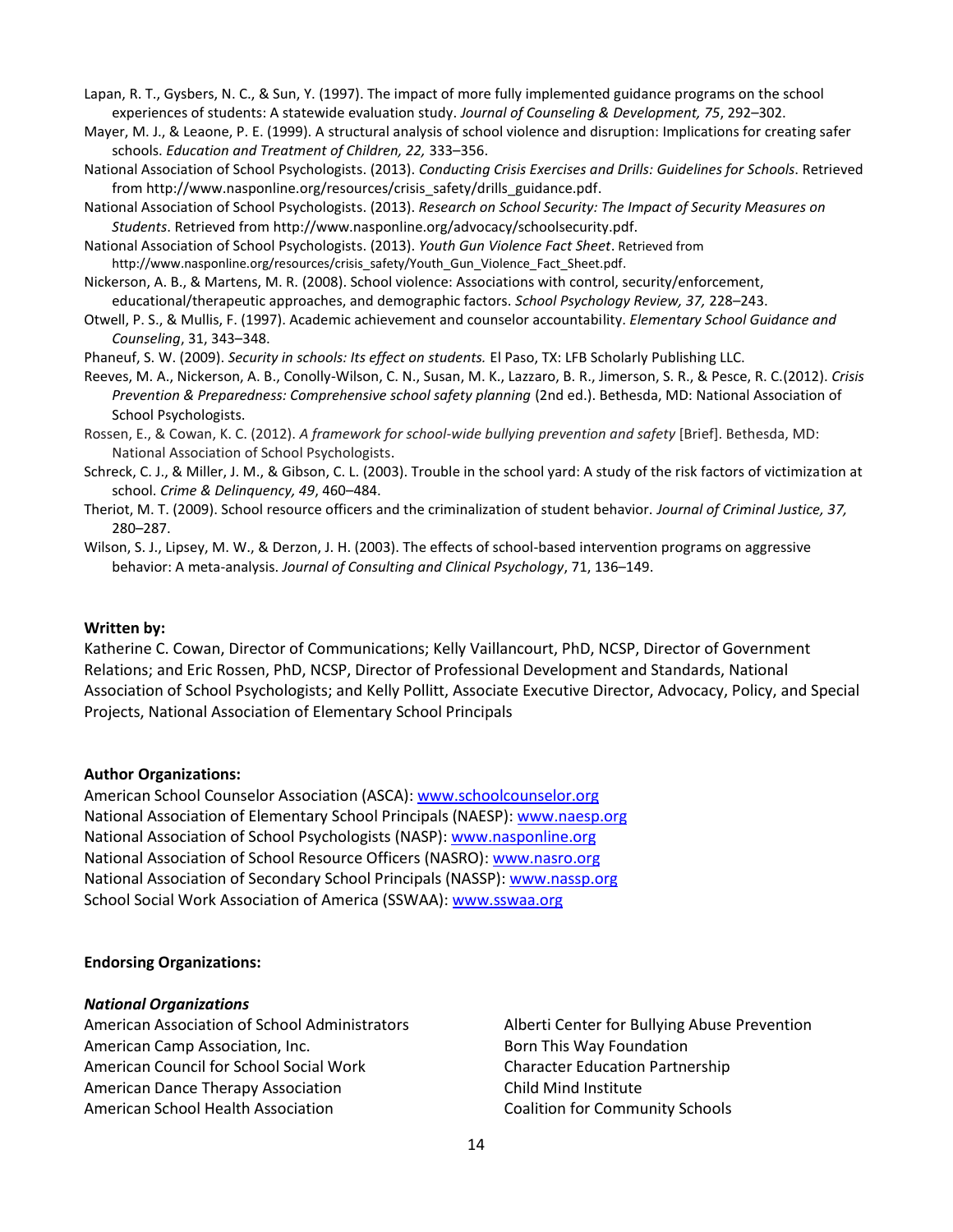Collaborative for Academic, Social, and Emotional Learning, Committee for Children Council for Children with Behavioral Disorders Council for Exceptional Children Division-16, American Psychological Association Gay, Lesbian & Straight Education Network International School Psychology Association Mental Health America Midwest Symposium for Leadership in Behavior **Disorders** National Association of School Nurses National Association of School Safety and Law Enforcement Officials

#### *State Associations*

Alabama School Counselor Association Alaska School Counselor Association Arizona School Counselors Association Association of School Psychologists of Pennsylvania California Association of School Social Workers Colorado School Counselor Association Connecticut Association of School Psychologists Connecticut School Counselor Association Delaware Association of School Psychologists Florida Association of School Social Workers Florida School Counselor Association Georgia Association of School Georgia Association of School Psychologists Georgia School Counselors Association Hawaii School Counselor Association Idaho School Counselor Association Idaho School Psychology Association Illinois Association of School Social Workers Illinois School Counselor Association Illinois School Psychologists Association Indiana Association of School Psychologists Indiana School Counselor Association Iowa School Counselor Association Kentucky Association of Psychology in the Schools Maine Association of School Psychology Maine Counseling Association Maine School Counselor Association Maryland School Counselor Association Massachusetts School Psychologist association Massachusetts School Counselors Association Michigan School Counselor Association Minnesota School Counselors Association Minnesota School Psychologists Association

National Association of Social Workers National Association of State Directors of Special Education National Center for School Engagement National Education Association National Federation of Families for Children's Mental Health National Network of Safe and Drug-Free Schools National Organizations for Youth Safety Pride Surveys Safe and Civil Schools The Trevor Project

Missouri Association of School Psychologists Missouri School Counselor Association Montana School Counselor Association Nebraska School Psychology Association New Jersey Association of School Social Workers New Jersey School Counselor Association New Mexico School Counselor Association New York Association of School Psychologists New York State School Counselor Association North Dakota School Counselor Association Ohio School Psychologist Association Oklahoma School Counselors Association Oregon School Psychologists Association Pennsylvania School Counselors Association Rhode Island School Counselor Association School Social Work Association of Arizona School Social Workers Association of Missouri School Social Workers in Arkansas School Social Workers in Maryland. South Carolina Association of School Psychologists South Carolina Association of School Social **Workers** 

South Carolina School Counselor Association South Dakota School Counselor Association Tennessee School Counselor Association Utah School Counselor Association Vermont Association of School Psychologist Virginia Academy of School Psychology Virginia Association of Visiting Teachers/School Social Worker Virginia School Counselor Association

Wisconsin School Counselor Association Wisconsin School Social Workers Association